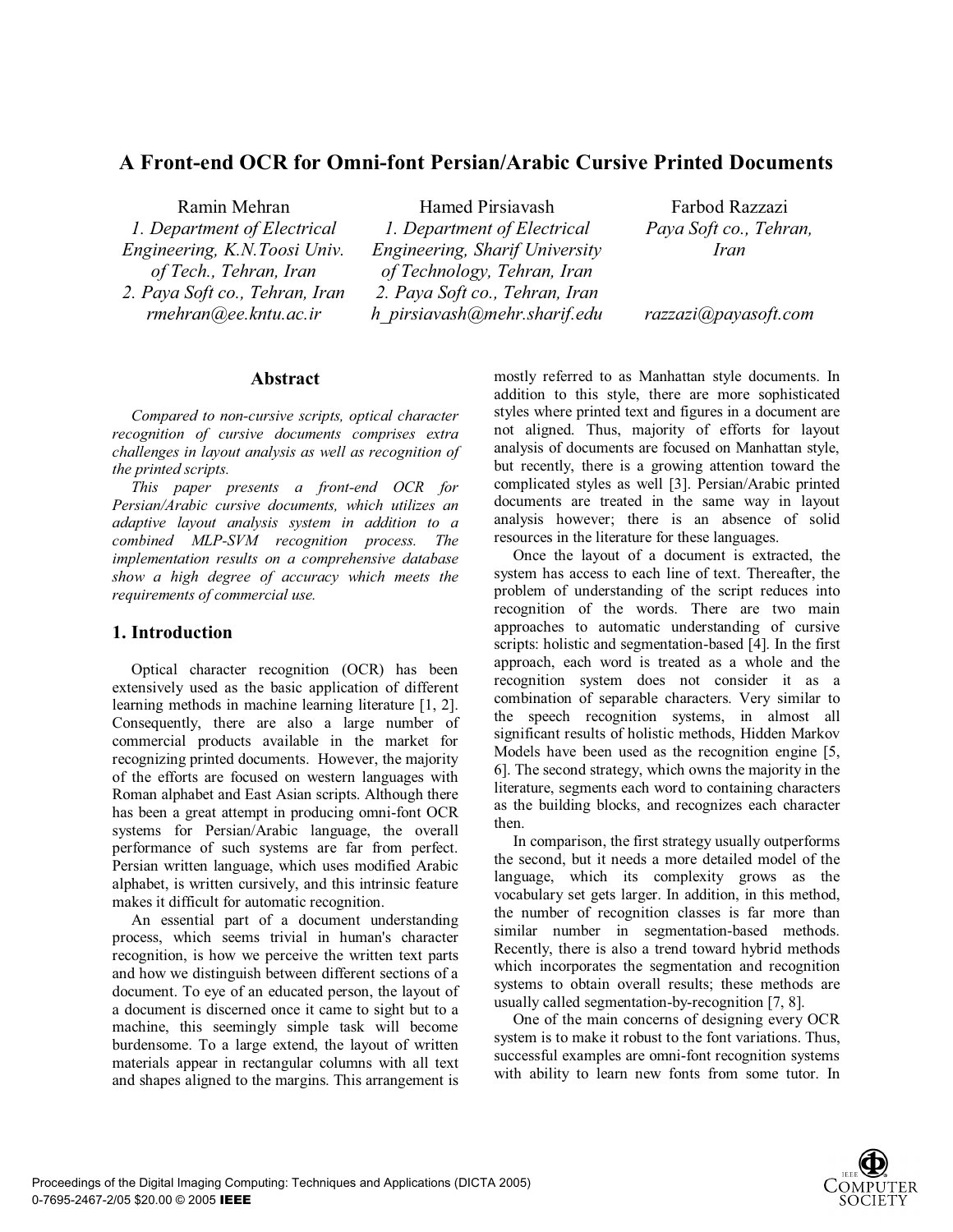holistic methods, as the character recognition problem is viewed from a different perspective, and the system collectively uses learning mechanisms for few connected characters, the transformation of the system into an omni-font learning system would be smooth. On the other hand, the segmentation-based systems mainly use learning methods only in recognition process, and to the best of our knowledge, the learning systems are never used for the segmentation process in the literature [9]. Usually, human recognizes unfamiliar words by segmenting them and recognizing each character separately to understand the whole word. With this perspective, in this research, the whole task is broken down into two separate learning systems to gain from reduction of complexity in hierarchy as well as adaptability of learning systems.

The layout of this paper is as follows: Section 2 emphasizes on the characteristics of Persian script that were crucial for the design of OCR systems. In Section 3, we will discuss the proposed algorithm, which includes the layout analysis, segmentation, and recognition modules in separate subsections. In Section 4, implementation details and results are discussed which is entailed with conclusive remarks and acknowledgements.

#### **2. Some notes on Persian/Arabic script**

In this section, we will briefly describe some of the main characteristics of Persian/Arabic script to point out the main difficulties which an OCR system should overcome. As one of the main properties, the script consists of separated words which are aligned by a horizontal virtual line called "baseline". Words are separated by long spaces and each word consists of one or more isolated segments each of them is called Piece of a Word (PAW). On the contrary PAWs are separated by short spaces and each PAW includes one or more characters. If one PAW has more than one character, each of them will be connected to its neighbors along the baseline. Figure 1 shows a sample Persian/Arabic script, where *a* represents the space between two different words, and *b* is the short space between PAWs of a word.

In Figure 2, the first PAW on the right comprises three characters and the second one, on the left, consists of only a single character, and *p* denotes the pen width value which is heuristically equal to the most frequent value of the vertical projection in each line.



**baseline shown only for demonstration, where a represents the space between two different words, and b is the short space between PAWs of the first word.** 



**Figure 2. An example of a Persian word consists of two PAWs, where p represents pen width. The red line is the visualization of the imaginary baseline.** 

# **3. Proposed algorithm**

The overall block diagram of the system is presented in Figure 3 which depicts layout analysis, post-process, and natural language processing (NLP) subsystems in addition to recognition and segmentation blocks. This paper presents the design of the layout analysis system in addition to the segmentation, feature extraction, and recognition sections (Figure 3). The design of the NLP module is out of scope of this paper.



**Figure 3. Overall block diagram** 

With respect to the popularity of Manhattan style in Persian documents, this research was focused on documents with aligned columns without any graphical figure inside; therefore, the automatic exclusion of the graphical material from text is left for future works. The designed method includes a two-step skew detection with use of a combination of basic Hough transform method [10] and the method proposed in [11] that uses fuzzy run-lengths. The layout analysis section will process a document and adaptively segments it into paragraphs and then into the separated lines.

In the proposed system, the segmentation-based approach is exploited, and some measures are considered to overcome the main weaknesses of it. The best results are achieved with aid of artificial neural

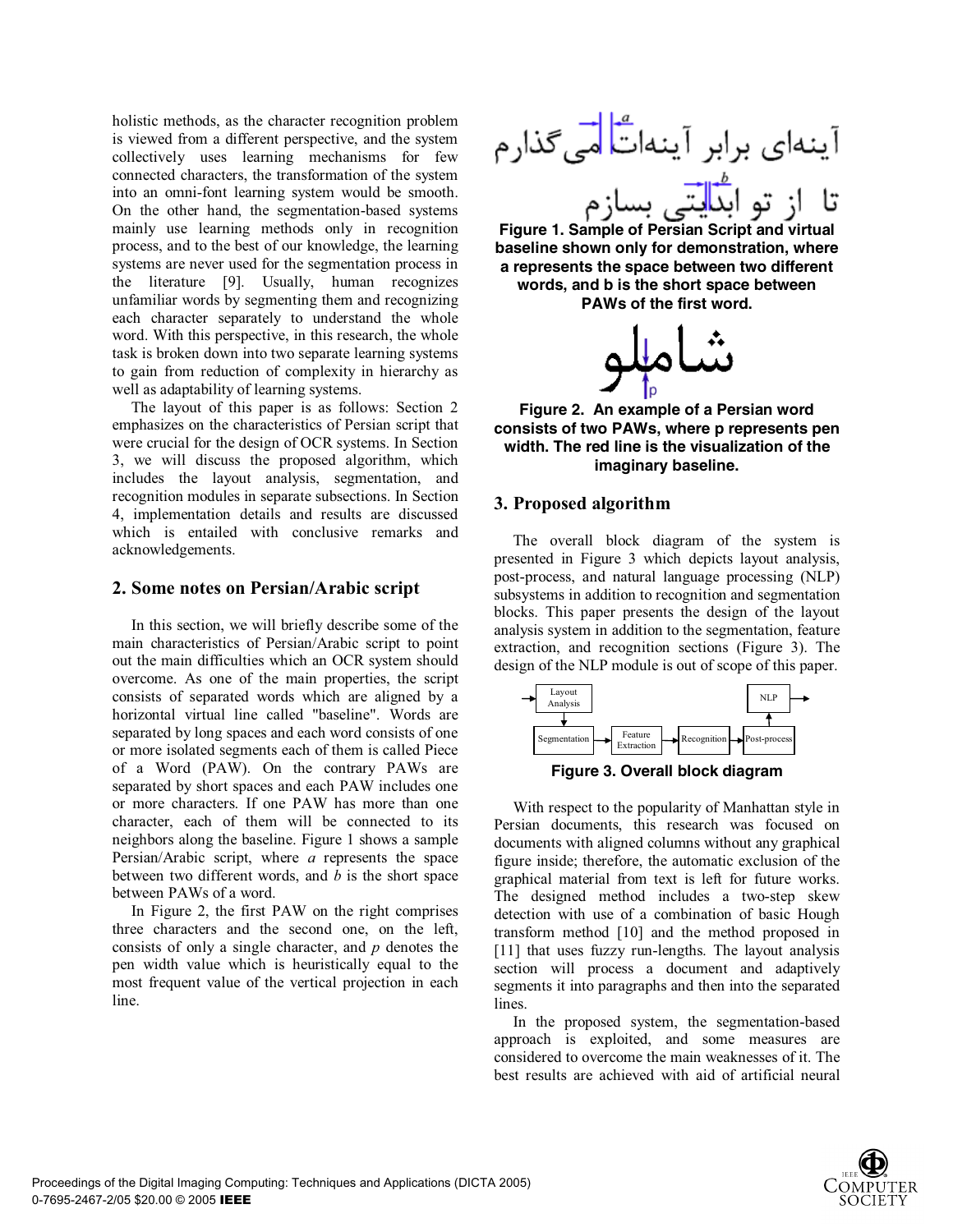networks (ANN) for performing segmentation with some extended features (Section 3.2). In recognition section, we obtained a definite set of features from each segmented symbol, which was fed to a support vector machine (SVM) classification engine to obtain the recognized symbol. Using large margin classifiers enables us to achieve high recognition rates which are in coherence with the best results in the literature [2].

We also decomposed each character of Persian script to more primitive symbols called graphemes. This novel decomposition has decreased the complexity of the recognition and segmentation procedures and has improved the overall result. Few different characters could share a single grapheme, and additionally, several joint graphemes could build a single character. In addition, Persian language includes many characters which the only difference they have is the number of dots and placement of them.

To finalize the character recognition task, a postprocessing section is implemented to combine the result of grapheme recognition and the number of dots. Besides, this section corrects some common grapheme recognition errors using an embedded confusion matrix. Figure 4 shows the combination of grapheme recognition and post-processing processes with dot recognition module.



## **Figure 4. Grapheme recognition subsystem is combined with dot recognition modules and post-processing procedures to recognize characters.**

Before proceeding further, we provide concepts of some frequently used terms in this paper for clarification:

*Grapheme*: In this research, we refer grapheme to any graphical image that would be a character or a part of it which acts as a fundamental building block of words. This resembles the concept of phonemes in speech, but we don't directly choose them in relation to real phonemes.

*Pen tip*: The vertical position of the pen in the skeleton of a PAW image.

*Junction points*: The horizontal position of the grapheme boundary. Thus, cutting the word at junction points results separated graphemes.

#### **3.1. Layout analysis**

The layout analysis section is responsible for segmenting document images into lines. The input of this system is clean black and white images with low noise, and the output is images of the separated lines. In this research, we considered a 300 DPI scanned document as input since it is a regular resolution for Persian/Arabic OCR. All of the other internal parameters are fixed for this resolution and for other scanning resolutions, all we need is to scale them proportional to the ratio they have to this predefined DPI. Thus, parameters of the proposed system only depend on the easily defined scanning resolution. Since after scanning a regular size paper such a detailed resolution creates a huge file size, we need to consider some measures to avoid the slow down of the algorithm. Hence, in line segmentation block, most of the time-consuming processes are computed on a downsampled version of the documents image, and only the final processes are performed on the full-size image with some slight adjustment to insure the accuracy.

Figure 5 illustrates the block diagram of the layout analysis subsystem. The downsampling is performed with the ratio of  $1/5$ , so that will result a very rough version of the original image. In Figure 5, H and V smear refer to the process of black painting every neighboring pixels of each back pixel in the boundary of  $\pm \Delta$ <sup>1</sup> in horizontal or vertical direction respectively.



#### **Figure 5. Block diagram of layout analysis subsystem**

In the skew detection module, a method similar to [11] was performed to estimate skew angle, and with this estimation, the exhaustive search of skew angle with Hough transform of the full-size image was narrowed down to only a handful of choices. Thus, we guaranteed the required skew detection performance as well as computation speed. In estimation phase, each connected component of the horizontally smeared downsampled image was extracted. The shape of the Persian/Arabic script and their connectivity over the baseline make almost every line to build a single connected component after smearing. Therefore, the

 $\overline{a}$ 



<sup>&</sup>lt;sup>1</sup> We used  $\Delta = 5$  for horizontal smearing.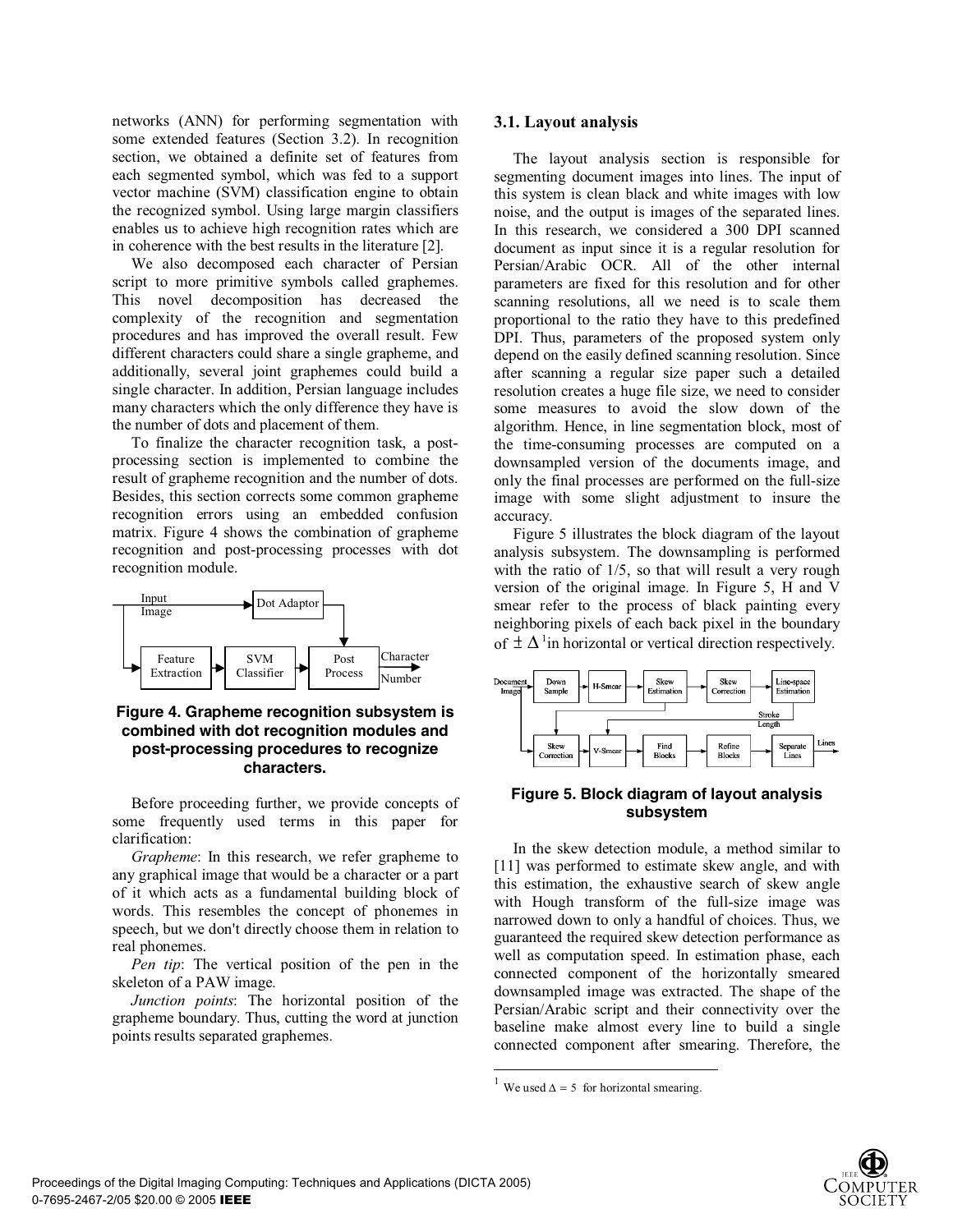estimation of the orientation of the connected components yields the estimation of skew degree of lines. Hence, the average orientation of all of the connected components will estimate the expected value of the skew degree in the document (Figure 6).



**Figure 6. Sample of Persian text (Top) and horizontally smeared version of the downsampled image (Bottom)** 

To calculate the orientation of each component, using least square error method, we computed three straight lines that pass through top, bottom, and middle of it using upper contour, lower contour, and the mean up and lower contour respectively. Thus, averaging the orientation of these lines will yield the estimation of



**Figure 7. Last line of Figure 6 with the three estimated straight lines at top, bottom, and middle using least square method** 

The next step toward segmenting the page is to find the text blocks and parsing them into the lines. To make an adaptive algorithm, we design a system to estimate the size of spaces between the lines in the horizontally smeared version of the page using estimation of fundamental frequency in its horizontal projection. For this purpose, the algorithm uses the deskewed version of the horizontally smeared image. Subsequently, it finds the region where the sum of projection is inside the bound defined by  $h_1$  and  $h_2$ . These two thresholds are set as 91% and 63% of the maximum value of the projection (Figure 8). Finally, the center of these selected regions are computed using subtractive clustering [12], and average value of distance between the adjacent centers will result the estimation of the space between lines.

This information is used in the full-size image to fill the white spaces between lines with vertical smearing which is entailed by extra dilating operations. Therefore, all lines of every paragraph will be connected with each other, and a search for connected components will result the paragraph blocks. In the refine-block section (Figure 5), an algorithm similar to [13] was performed to connect the very close paragraphs, and separate the paragraphs that have the same inter-space as the lines. The distance between paragraphs were computed as the x-y distance of the enclosing box of the paragraphs. Figure 9 shows the selected paragraphs of a sample page in the vertically smeared and dilated image. Finally, lines of each selected paragraph is simply separated using horizontal projection of the deskewed full-size image.



**Figure 8. Estimation of spaces between lines and horizontal projection of the horizontally smeared image** 



**Figure 9. Sample of deskewed page (left) and the corresponding paragraphs in a vertically smeared image. (right)** 

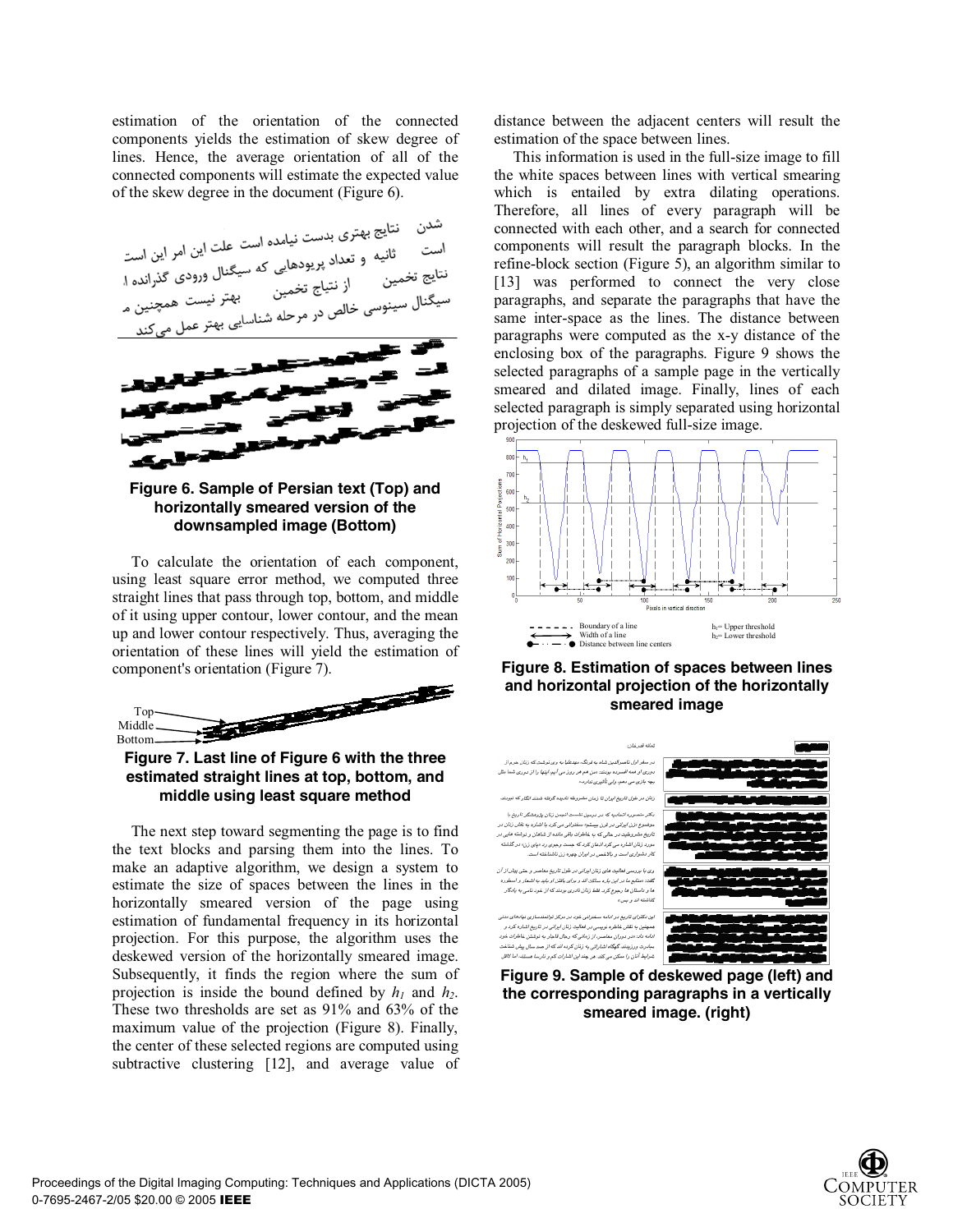#### **3.2. Segmentation**

The role of segmentation section is to decompose each line image into words, characters, and graphemes. The block diagram of the proposed segmentation method is illustrated in Figure 10. First, PAWs are extracted from the line image using simple search for connected components in the image. Thereafter, some structural features are extracted from each PAW, which will act as the inputs of an ANN. The ANN is a Multi Layer Perceptrons (MLP) that is trained to make high value outputs on the grapheme junction points. Hence, the peaks of ANN output will indicate the most probable points that can be the real junction points. Since we have some obvious rules about wrong places for junction points, a post processing system yields the final junction points.



**Figure 10. Block diagram of the segmentation module.** 

To extract the PAW features, some basic characteristics of the script are investigated as the guideline. In Persian/Arabic PAWs, the upper contour has a high gradient in the junction points, and after most junction points, the vertical projection has a value larger than the mean. On the other hand, the pen tip is generally laid near the baseline in the desired junction points.

Considering the above characteristics, three basic features are proposed that together will identify the junction points:

- a. Vertical projection of the line image (Figure 11).
- b. The first derivative of the upper contour.
- c. The distance of the pen tip from the baseline.

See figures 11 and 12, and refer to [14] for more details.



**Figure 11. Sample PAW image with contour and vertical projection.** 



In this approach, to get a higher performance, the above features are calculated over a window of width equal to four times the pen width to make a feature vector. The resulting vector is fed to an MLP with one output neuron that estimates the probability of the center point being the junction point.

Our train set includes labeled junction points. The target vector of the neural network should be equal to one for the junction points and zero for the others. To assist the learning procedure, a Gaussian function with variance equal to 1/6 times the pen width is placed at each junction point. Although this smoothing reduces the accuracy, the results are quite acceptable (Figure 13).

In practice, our neural network should have a predefined number of inputs; consequently, the input image is normalized with the pen width value in order to have pen width equal to five points in all images. In the implementation stage, the neural network window width is set to 20, i.e. four times the pen width. Thus, the neural network has 60 neurons in the input layer and five hidden neurons.

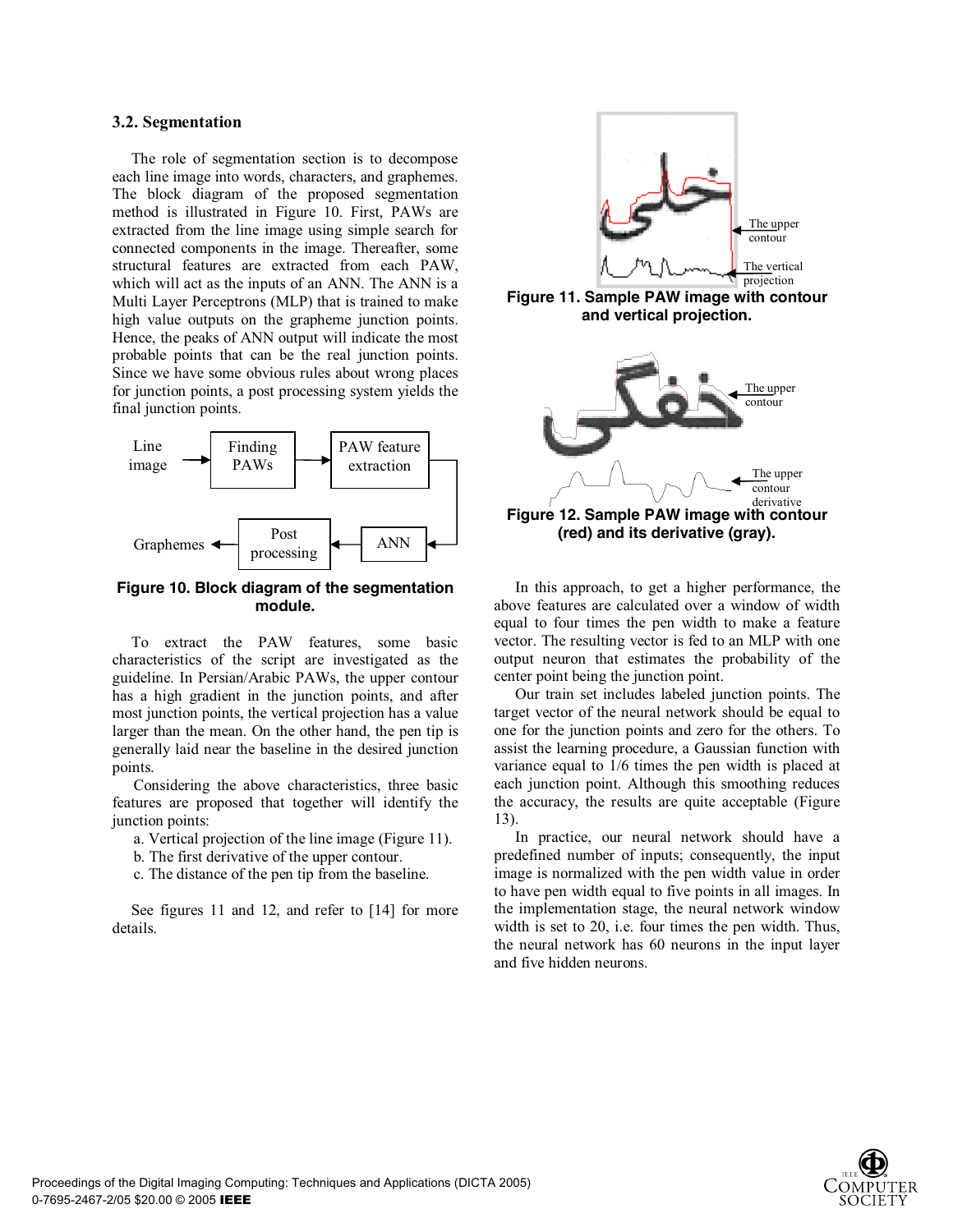

### **Figure 13. Sample PAW image neural network target signal which is used for training procedure**

The described neural network uses a hyperbolic tangent sigmoid as the transfer function in all neurons, and it is trained using the standard gradient decent with momentum training algorithm which has adaptive learning rate [15]. In order to facilitate the training process and escape from the local minimums, a simulated annealing algorithm is added to the training method. The peaks of the neural network output are selected as the candidate junction points. Finally, the neighboring points of the candidates are checked for the location of the pen tip, and the final junction points are specified

## **3.3. Recognition**

The recognition subsection will translate the input grapheme image into a single character or a symbol. In Persian script, every letter can have two or four different shapes in respect to their position in their containing PAW. The four different positions are at the beginning, in the middle, at the end, or isolated word. These positions correspond to the connectivity of the letter from left, both sides, right, or no connection respectively. Table 1 shows the example of four different shapes of character "HEH". The explained arrangement of the characters is addressed in previous works [7, 16] as the main characteristic of Persian/Arabic cursive scripts. This feature will increases the literally available 52 characters of Persian script to 134 different characters in shape. To overcome this diversity, four different recognition systems will be generated for each position of characters.

In the proposed algorithm, a group number is assigned to each case of character shapes (Table 1). In contrast to the methods available in the literature, instead of applying classifiers to recognize characters, the classifiers recognize graphemes in the four positions inside words. Replacing the character recognition with grapheme recognition, will reduce the number of recognition classes from 134 characters to 85 graphemes. Meanwhile, a post-processing system will combine the information of number and position of dots, and the sequence of the graphemes to produce the final recognized characters. This novel policy will

narrow down the complexity of the segmentation and classification sections significantly.

**Table 1. Four possible shapes of a character** 

| Table 1. Four possible shapes of a character  |  |  |  |  |
|-----------------------------------------------|--|--|--|--|
| in a PAW and corresponding character group    |  |  |  |  |
| of each shape and its connectivity direction. |  |  |  |  |
|                                               |  |  |  |  |

| Group<br>Number           |      |      | -3    |      |
|---------------------------|------|------|-------|------|
| Character<br>"HEH"        | ىھ   | ᡶ    | d     | ٥    |
| Connectivity<br>Direction | Left | Both | Right | None |

For every grapheme image, a feature vector of length 50 is computed which consists of normalized values of both statistical and structural features. The former is mainly gathered from the statistical distribution of the grapheme skeleton [16], while the latter is mostly related to the shape and morphological characteristics of the Persian script [17, 18]. We encourage the interested readers to find the detailed information about the selected features in [14] as we avoid restating them here.

The SVM classifier with RBF kernel was used to recognize the graphemes, and Table 2 illustrates the selected parameters which are optimized by crossvalidation.

| Group | Kernel     | $\gamma$   | с   | <b>SVs</b> | Classes |
|-------|------------|------------|-----|------------|---------|
|       | <b>RBF</b> | 0.01       |     | 1195       | 13      |
|       | <b>RBF</b> | 0.01       | 2.2 | 951        | 1 າ     |
|       | <b>RBF</b> | $\rm 0.01$ | 2.2 | 930        | 20      |
|       | <b>RBF</b> | $\rm 0.01$ |     | 1664       | 40      |

**Table 2. SVM Optimized Parameters** 

# **4. Implementation and results**

In order to have confidence in the results, a comprehensive database of characters and documents is needed and since there was no standard dataset available for Persian script, we decided to build it from scratch. We gathered various documents in single and double column layouts for each font type and size without any graphical elements. These documents were printed and scanned using desktop equipments.

Additionally, since the proposed algorithm exploits learning systems in segmentation section as well as in the recognition subsystem, two more datasets are needed. The first set should contain data samples of the labeled PAWs to train and test the segmentation ANN,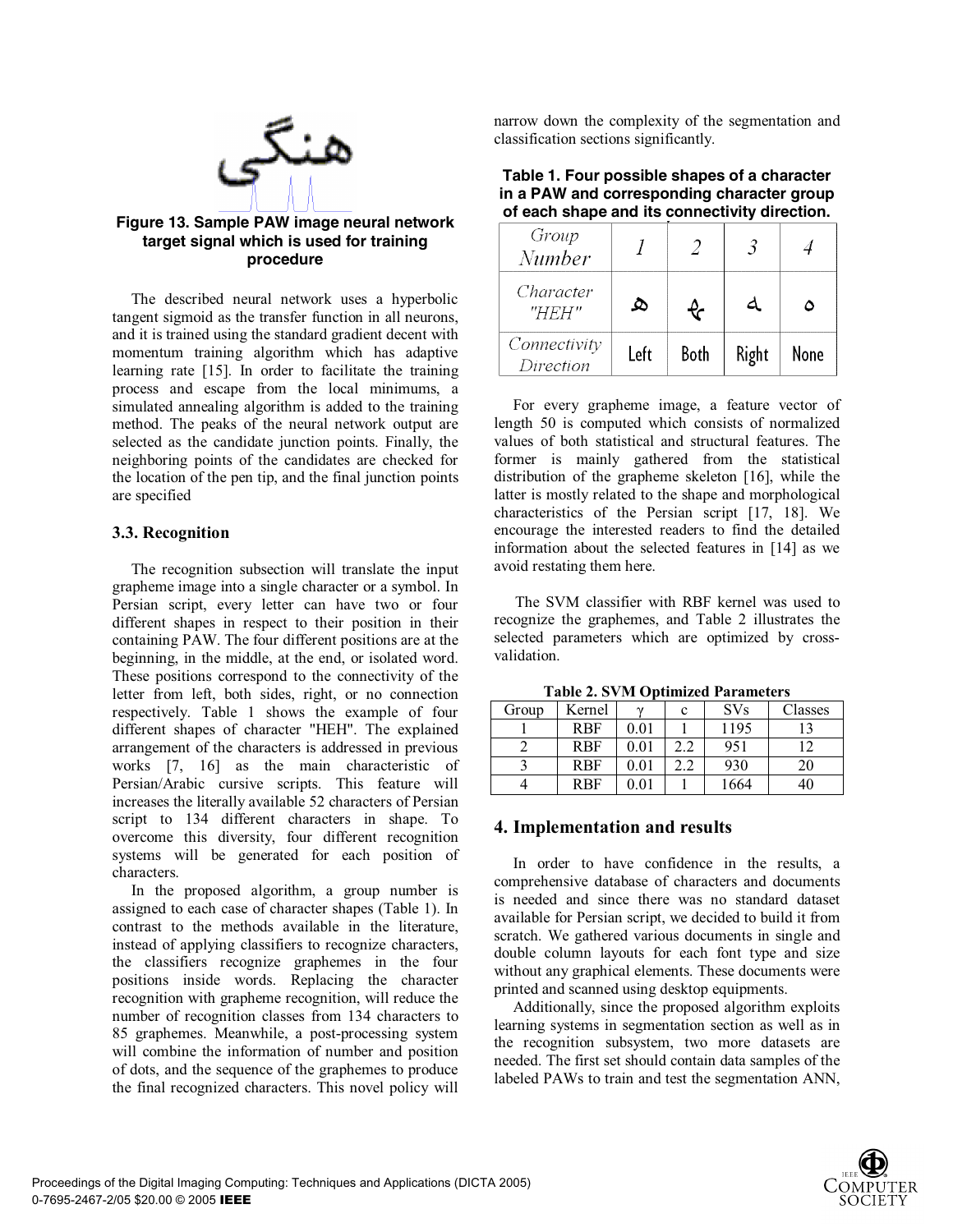and the second set should have a complete set of labeled graphemes to train and test the SVM classifier.

To build a semi-automatic mechanism for creating the first set, a primitive segmentation system was designed according to some trivial If-Then rules that perform over the PAW images. Thereafter, this system was used to segment about 40 pages of Persian script from daily newspapers in different font types, and its results have been verified manually. As the result, the labeled dataset has been created which was partitioned into with ratio of 1 to 3 for test and train purposes.

On the way to have complete datasets, we trained the segmentation neural network with the above set, and used this system to segment a large number of printed documents in 20 fonts to create four groups of grapheme database. Figure 14 shows an example of some of these fonts. This dataset is also verified to have a complete multi-font labeled dataset of Persian printed documents. Our database compromises over 40,000 sample PAWs for segmentation and 175,632 graphemes. The train and test set are chosen uniformly random with ratio of 1/3.

MATLAB Neural Network toolbox has been used to produce the prototype version of algorithm along with the help of OSU-SVM toolbox. Employing Delphi platform as the final implementation environment has increased the speed and helped the efficiency of the algorithm.

Table 3 illustrates the average results of four different page skews. The observations show that the proposed algorithm has slight lower accuracy for the pages with smaller skew degree. We interpreted this as the result of more distortion occurred in the interpolation of the low-angle rotated images. Tables 4 to 6 provide the detailed results of our system for segmentation, recognition, and overall results.

# **5. Conclusion**

With the proposed design, we have achieved an accurate OCR which is independent of font size for Persian/Arabic printed documents with ability to recognize omni-font scripts. Moreover, this system segments the full-text Manhattan style documents free of font size or page layout size using a single adjustable parameter, and it perfectly tolerates the skew of 20 degrees in the scanned pages. The segmentation and recognition sections of the proposed system use learning systems, which ensures adaptiveness and flexibility of the algorithm. The commercial version of this system has been applied in Iranian Civil Organization registration in year 2005.

# **6. Acknowledgement**

The authors would like to thank and acknowledge the Paya Soft co. that sponsored this research.

#### **Table 3. Recognition rate for different page skews on a randomly selected 4 pages from database**

| Skew (degrees) | NLP | AWPP <sup>2</sup> | $A F W P P$ <sup>3</sup> | WRR <sup>4</sup> |
|----------------|-----|-------------------|--------------------------|------------------|
|                | Yes | 438               | 19                       | 95.66 %          |
| ι0             | Yes | 438               | 16                       | $96.35\%$        |
| . 6            | Yes | 438               |                          | $96.57\%$        |
| 20             | Yes | 438               |                          | $96.12\%$        |

#### **Table 4. Correct Segmentation Rate**

| `atıon<br>nent | set | $\Delta^t$ |
|----------------|-----|------------|
|                |     | v.         |

#### **Table 5. Grapheme Classification Rate**

| Group | Samples | Train Set | Test Set |
|-------|---------|-----------|----------|
|       | 44672   | $99.6\%$  | $99.2\%$ |
|       | 40885   | 99.8%     | 98.8%    |
|       | 40123   | 99.8%     | 98.6 %   |
|       | 49952   | $99.1\%$  | 96.3%    |

#### **Table 6. Overall Recognition Rate**

| `vne       | Train Set After NLP | <b>Test Set</b> |
|------------|---------------------|-----------------|
| Character: | -                   | 98.3 %          |
| Word       | 94.19 %             | $90.17\%$       |

از لای در نگاهی به بیرون می اندازم آسمان باک و شیشهای است یا چشمهایم به دلیل ترس واضح مے سنند؟ اتعکاس نور سفید جراغهای گازی شهرداری را کف آسفالت خیابان میبینم. در را که بیشتر باز می کنم سایه درختان را می بینم که ولو شدهاند توی پیادهروی خلوت. این سایهها چرا تیرهتر از همیشهاند؟ صدایی میشنوم ریز ریز **که از دور میآید. انگار صدای استفراغ کردن** بمهای که دیگر میزی توی ش*ک*هاش ن*م*انده و یکی با مشت بکوید توی شکمش .

**Figure 14. Example of a Persian script with different font types in each line.** 

 $\overline{a}$ 



Average Word per Page

Average Faulty Word per Page

<sup>4</sup> Word Recognition Rate